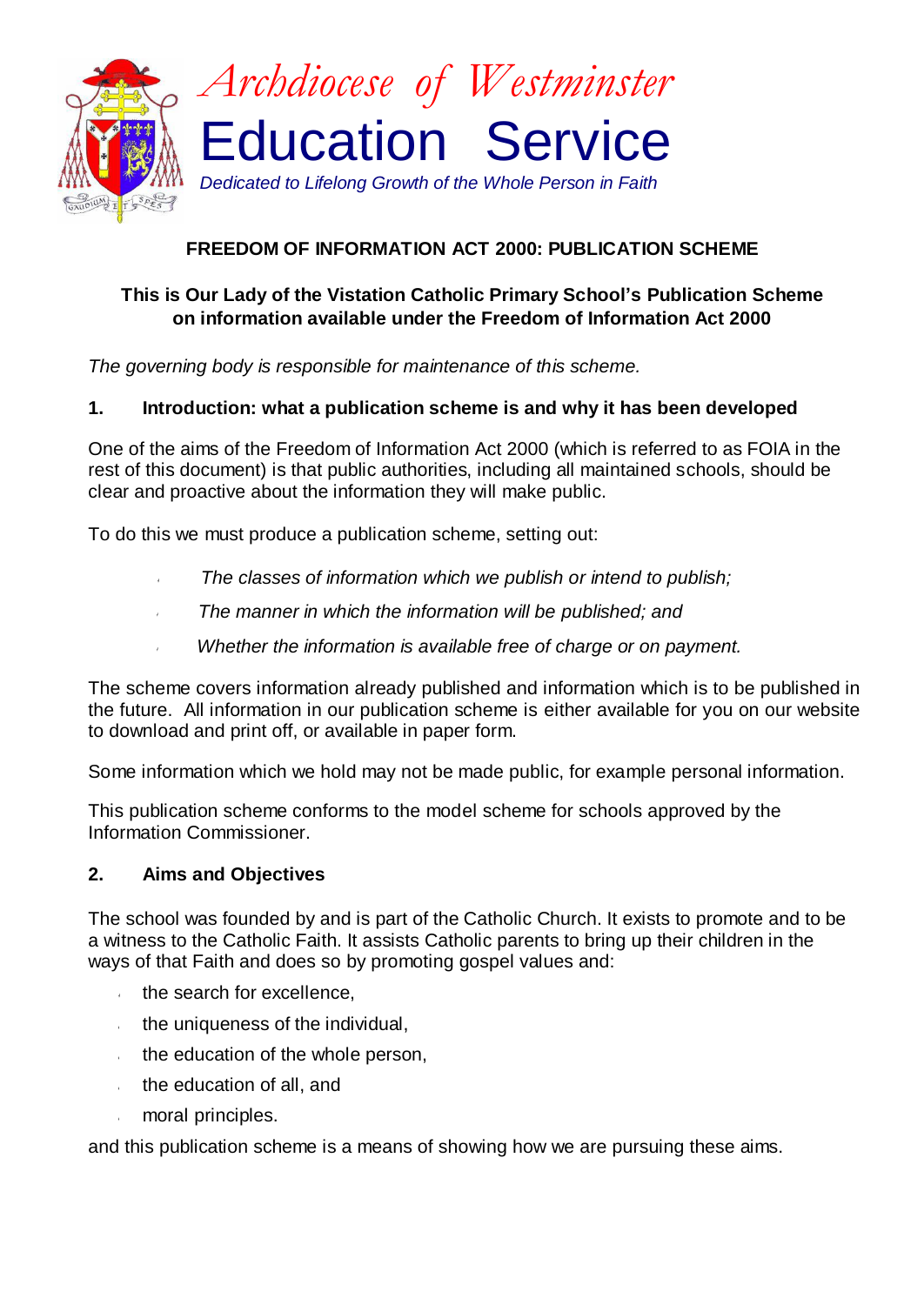# **3. Categories of information published**

The publication scheme guides you to information which we currently publish (or have recently published) or which we will publish in the future. This is split into categories of information known as 'classes'. These are contained in section 6 of this scheme.

The classes of information that we undertake to make available are organised into four broad topic areas:

*School Prospectus* – information published in the school prospectus.

*Governors' Documents* – information published in the Governors Annual Report and in other governing body documents.

- *Pupils & Curriculum* information about policies that relate to pupils and the school curriculum.
- *School Policies and other information related to the school* information about policies that relate to the school in general.

## **4. How to request information**

If you require a paper version of any of the documents within the scheme, please contact the school by telephone, email, fax or letter. Contact details are set out below or you can visit our website at [http://www.visitation.ealing.sch.uk](http://www.visitation.ealing.sch.uk/)

Email: **[admin@olovrc.com](mailto:admin@olovrc.com)**

Tel: 0208 575 5344

Contact Address: Our Lady of the Visitation Catholic Primary School, Greenford Road, Middlesex, UB6 9AN

To help us process your request quickly, please clearly mark any correspondence **"PUBLICATION SCHEME REQUEST**" (in CAPITALS please)

If the information you're looking for isn't available via the scheme and isn't on our website, you can still contact the school to ask if we have it.

## **5. Paying for information**

Information published on our website is free, although you may incur costs from your Internet service provider. If you don't have Internet access, you can access our website using a local library or an Internet café.

For information that is not available on the website a request should be made in writing to the Headteacher of the school clearly stating who the information is for and the purpose of requesting the information.

The cost to a person directly requesting information from the school will be £25 per hour of work. 'Work' means the time needed to find, extract and photocopy the information asked for. The Headteacher will calculate the cost of supplying the information requested and inform the Governing Body. A 'fees notice' will then be sent to the applicant stating the amount for compliance with the request. The fee needs to be paid within three months of the original application or the application will automatically be declined.

There is a maximum of 18 hours of work that the school will undertake equating to a £450 charge.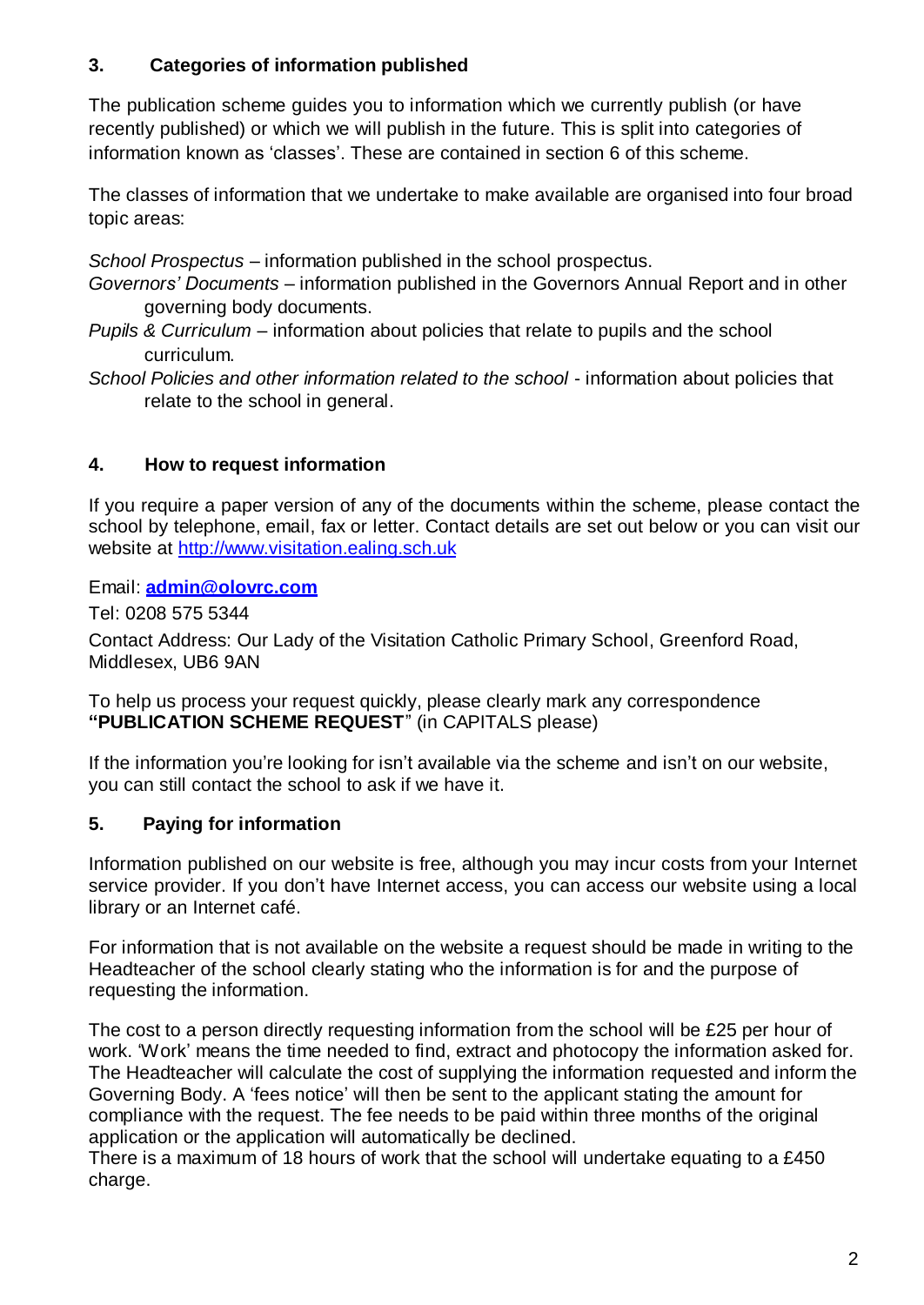If the school feels that any request will take more than the maximum 18 hours of work specified then it will cite Section 12 of the Freedom of Information Act 2000:

"Exemption where cost of compliance exceeds appropriate limit "

If this is the case for any request the school will advise the applicant on what could be provided within the 18 hour limit.

### **6. Classes of Information Currently Published**

**School Prospectus –** this section sets out information published in the school prospectus.

| <b>Class</b>                       | <b>Description</b>                                                                                                                                                                                                                                                                                                                                                                                                                                                                                                                                                                                                                                                                                                                                                                                                                                                                                                            |
|------------------------------------|-------------------------------------------------------------------------------------------------------------------------------------------------------------------------------------------------------------------------------------------------------------------------------------------------------------------------------------------------------------------------------------------------------------------------------------------------------------------------------------------------------------------------------------------------------------------------------------------------------------------------------------------------------------------------------------------------------------------------------------------------------------------------------------------------------------------------------------------------------------------------------------------------------------------------------|
| <b>School</b><br><b>Prospectus</b> | The statutory contents of the school prospectus are as follows, (other items may<br>be included in the prospectus at the school's discretion):                                                                                                                                                                                                                                                                                                                                                                                                                                                                                                                                                                                                                                                                                                                                                                                |
|                                    | the name, address and telephone number of the school, and the type of school<br>the names of the head teacher and chair of governors<br>information on the school policy on admissions<br>a statement of the school's ethos and values<br>the fact that the school is a Catholic school and that the religious education is in<br>accordance with the teachings and norms of the Catholic Church, parents' right to<br>withdraw their child from religious education and collective worship and any<br>alternative provision which exists for such pupils<br>information about the school's policy on providing for pupils with special educational<br>needs<br>number of pupils on roll and rates of pupils' authorised and unauthorised absences<br>National Curriculum assessment results for appropriate Key Stages, with national<br>summary figures<br>the arrangements for visits to the school by prospective parents |

**Information relating to the governing body** – this section sets out information published in governing body documents.

| <b>Class</b>                            | <b>Description</b>                                                                                                                                                                                                                                                                                                                                                  |
|-----------------------------------------|---------------------------------------------------------------------------------------------------------------------------------------------------------------------------------------------------------------------------------------------------------------------------------------------------------------------------------------------------------------------|
| <b>Instrument</b>                       | The name of the school                                                                                                                                                                                                                                                                                                                                              |
| <b>of</b>                               | The school's ethos statement                                                                                                                                                                                                                                                                                                                                        |
| <b>Government</b>                       | The fact that the school is a voluntary aided school and the diocese or<br>religious order which are its trustees<br>The name of the governing body<br>The manner in which the governing body is constituted<br>The term of office of each category of governor if less than 4 years<br>The name of the person or body entitled to appoint any category of governor |
|                                         | The date the instrument takes effect                                                                                                                                                                                                                                                                                                                                |
| Minutes <sup>1</sup> of                 | Agreed minutes of meetings of the governing body and its committees <i>[current</i> ]                                                                                                                                                                                                                                                                               |
| meeting of                              | and last full academic school year]                                                                                                                                                                                                                                                                                                                                 |
| the                                     |                                                                                                                                                                                                                                                                                                                                                                     |
| governing<br>body and its<br>committees |                                                                                                                                                                                                                                                                                                                                                                     |

<sup>&</sup>lt;sup>1</sup> Some information might be confidential or otherwise exempt from the publication by law – we cannot therefore publish this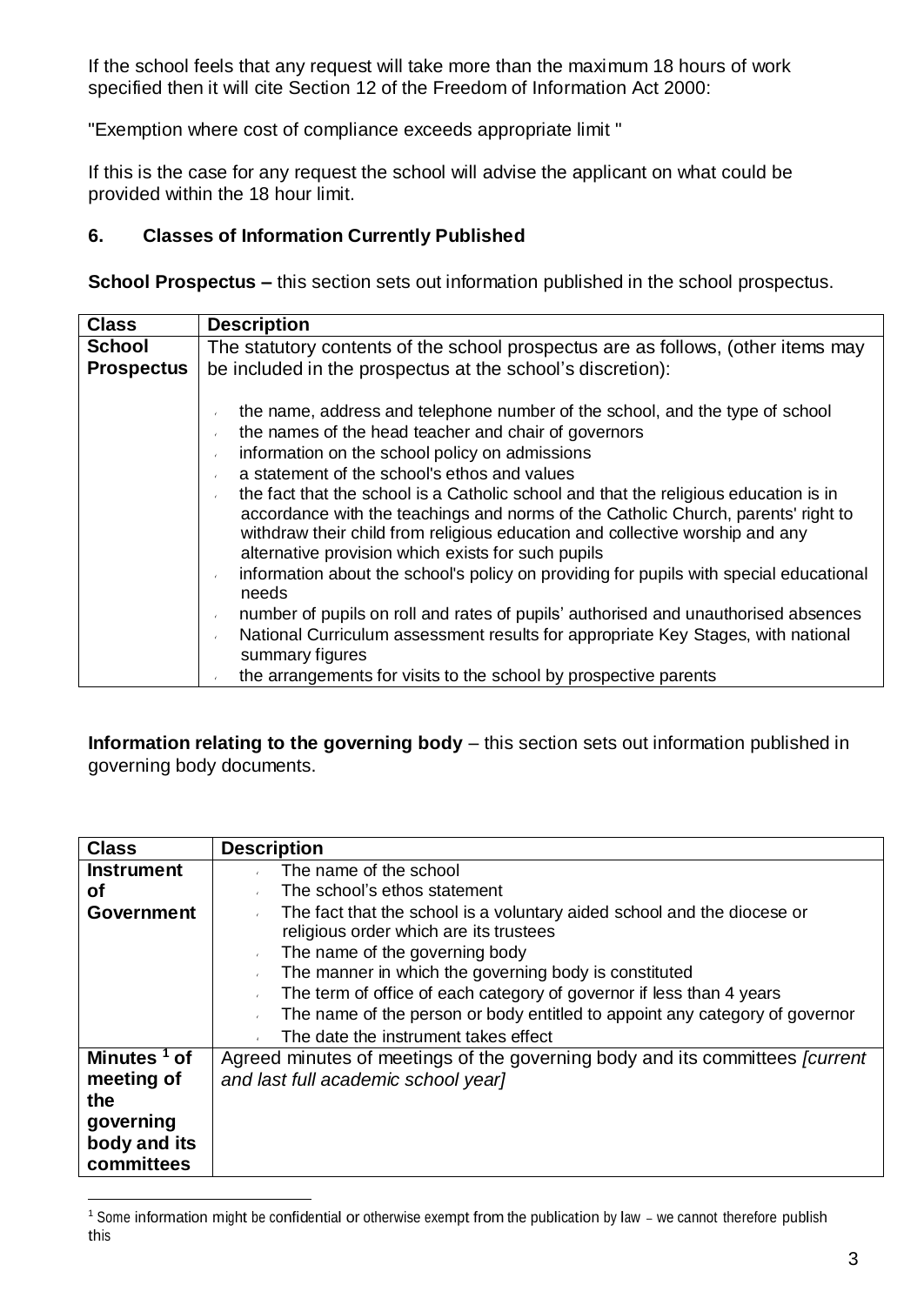**Pupils & Curriculum Policies -** This section gives access to information about policies that relate to pupils and the school curriculum.

| <b>Class</b>            | <b>Description</b>                                                            |
|-------------------------|-------------------------------------------------------------------------------|
| Home – school           | Statement of the school's aims and values, the school's responsibilities, the |
| agreement               | parental responsibilities and the school's expectations of its pupils for     |
|                         | example homework arrangements                                                 |
| Curriculum              | Statement on following the policy for the secular curriculum subjects and     |
| Policy                  | religious education and schemes of work and syllabuses currently used by      |
|                         | the school                                                                    |
| <b>Sex Education</b>    | Statement of policy with regard to sex and relationship education             |
| Policy                  |                                                                               |
| Special                 | Information about the school's policy on providing for pupils with special    |
| Education               | educational needs                                                             |
| <b>Needs Policy</b>     |                                                                               |
| Accessibility           | Plan for increasing participation of disabled pupils in the school's          |
| <b>Plans</b>            | curriculum, improving the accessibility of the physical environment and       |
|                         | improving delivery of information to disabled pupils.                         |
| <b>Race Equality</b>    | Statement of policy for promoting race equality                               |
| Policy                  |                                                                               |
| Collective              | Statement of arrangements for the required daily act of collective worship    |
| Worship                 | complying with the rites, practices and discipline of the Catholic church     |
| Child                   | Statement of policy for safeguarding and promoting welfare of pupils at the   |
| Protection              | school. (from March 2004)                                                     |
| Policy                  |                                                                               |
| <b>Pupil Discipline</b> | Statement of general principles on behaviour and discipline and of            |
|                         | measures taken by the head teacher to prevent bullying.                       |

**School Policies and other information related to the school -** This section gives access to information about policies that relate to the school in general.

| <b>Class</b>                    | <b>Description</b>                                                                                   |
|---------------------------------|------------------------------------------------------------------------------------------------------|
| Published                       | Inspection report of the last inspection of denominational education of the                          |
| inspection                      | school                                                                                               |
| reports                         | Published report of the last Ofsted inspection of the school and the                                 |
| referring                       | summary of the report                                                                                |
| expressly to the                |                                                                                                      |
| school                          |                                                                                                      |
| Post inspection<br>action plans | A plan setting out the actions required following the last inspection of<br>denominational education |
|                                 | A plan setting out the actions required following the last Ofsted inspection.                        |
| Charging and                    | A statement of the school's policy with respect to charges and remissions                            |
| <b>Remissions</b>               | for any optional extra or board and lodging for which charges are                                    |
| <b>Policies</b>                 | permitted, for example school publications, music tuition, trips                                     |
| School session                  | Details of school session and dates of school terms and holidays                                     |
| times and term                  |                                                                                                      |
| dates                           |                                                                                                      |
| Health and                      | Statement of general policy with respect to health and safety at work of                             |
| <b>Safety Policy</b>            | employees (and others) and the organisation and arrangements for                                     |
| and risk                        | carrying out the policy                                                                              |
| assessment                      |                                                                                                      |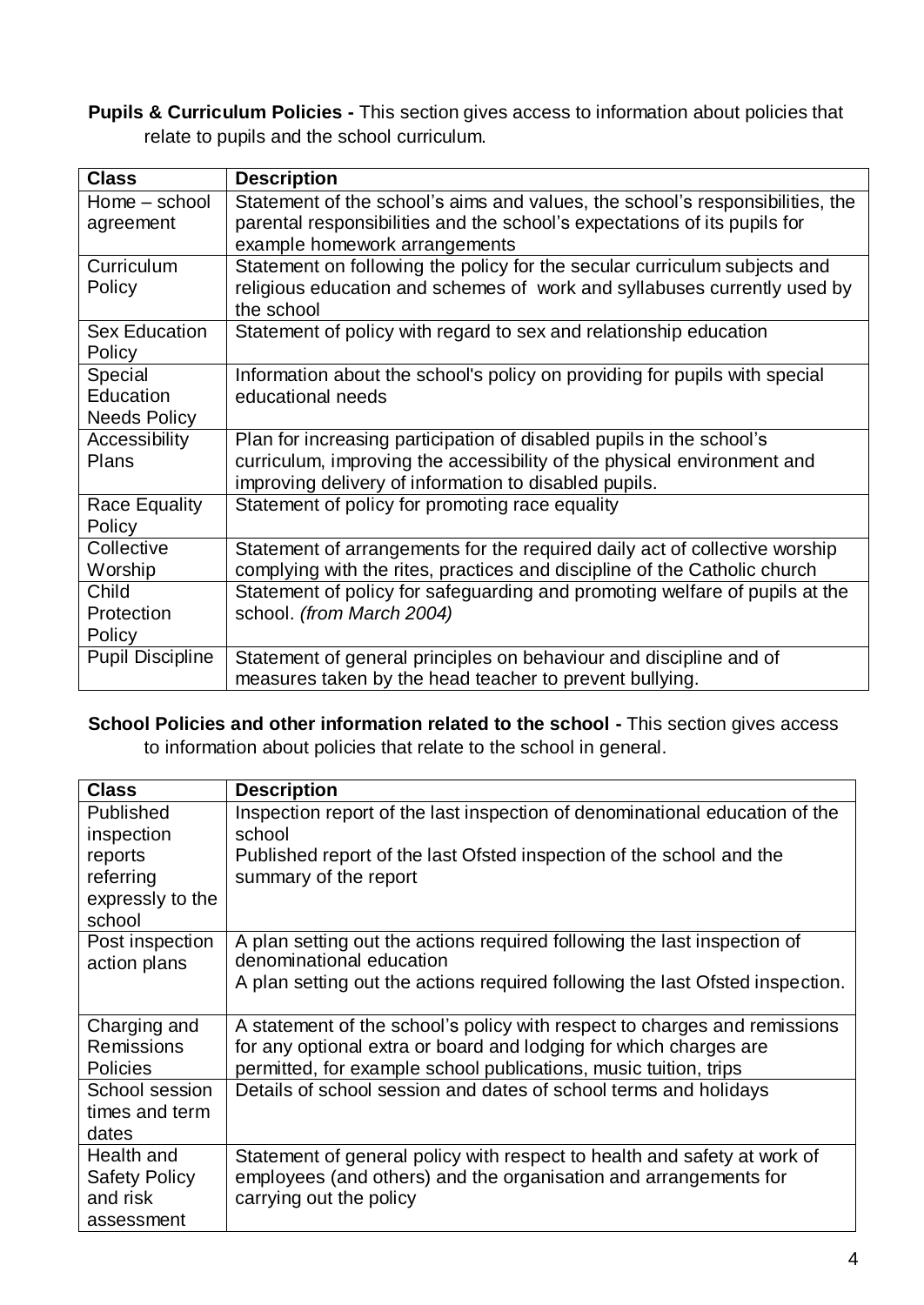| Complaints     | The school has adopted the Archdiocese of Westminster's procedures for     |
|----------------|----------------------------------------------------------------------------|
| procedure      | dealing with complaints: available direct from Archdiocese of Westminster, |
|                | Department of Schools, Vaughan House, Francis Street, London SW1P          |
|                | 1QN, Tel: 020 7798 9005, website: www.rcdow.org.uk/schools                 |
| Performance    | Statement of procedures adopted by the governing body relating to the      |
| Management of  | performance management of staff and the annual report of the head          |
| <b>Staff</b>   | teacher on the effectiveness of appraisal procedures                       |
| Staff Conduct, | The school has adopted the current procedures of the Catholic Education    |
| Discipline and | Service for regulating conduct and discipline of school staff and by which |
| Grievance      | staff may seek redress for grievance £ Priced publication available direct |
|                | from the CES at 39 Eccleston Square, London SW1V 1BX, Tel: 020 7901        |
|                | 4880, E-mail: general@cesew.org.uk, website: www.cesew.org.uk              |
| Curriculum     | Any statutory instruments, departmental circulars and administrative       |
| circulars and  | memoranda sent by the Department of Education and Skills to the head       |
| statutory      | teacher or governing body relating to the curriculum                       |
| instruments    |                                                                            |
| Annex A -      | Annex A provides a list of other documents that are held by the school     |
| Other          | and are available on request                                               |
| documents      |                                                                            |

### **7. Feedback and Complaints**

We welcome any comments or suggestions you may have about the scheme. If you want to make any comments about this publication scheme or if you require further assistance or wish to make a complaint then initially this should be addressed to the Headteacher.

If you are not satisfied with the assistance that you get or if we have not been able to resolve your complaint and you feel that a formal complaint needs to be made then this should be addressed to the Information Commissioner's Office. This is the organisation that ensures compliance with the Freedom of Information Act 2000 and that deals with formal complaints. They can be contacted at:

### *Information Commissioner, Wycliffe House, Water Lane, Wilmslow, Cheshire, SK9 5AF*

*or*

**Enquiry/Information Line: 01625 545 700 E Mail: [publications@ic-foi.demon.co.uk.](mailto:publications@ic-foi.demonco.uk) Website : [www.informationcommissioner.gov.uk](http://www.informationcommissioner.gov.uk/)**

*\*Copies of this model scheme, as adapted for Catholic schools, available on [www.rcdow.org.uk/schools](http://www.rcdow.org.uk/schools)*